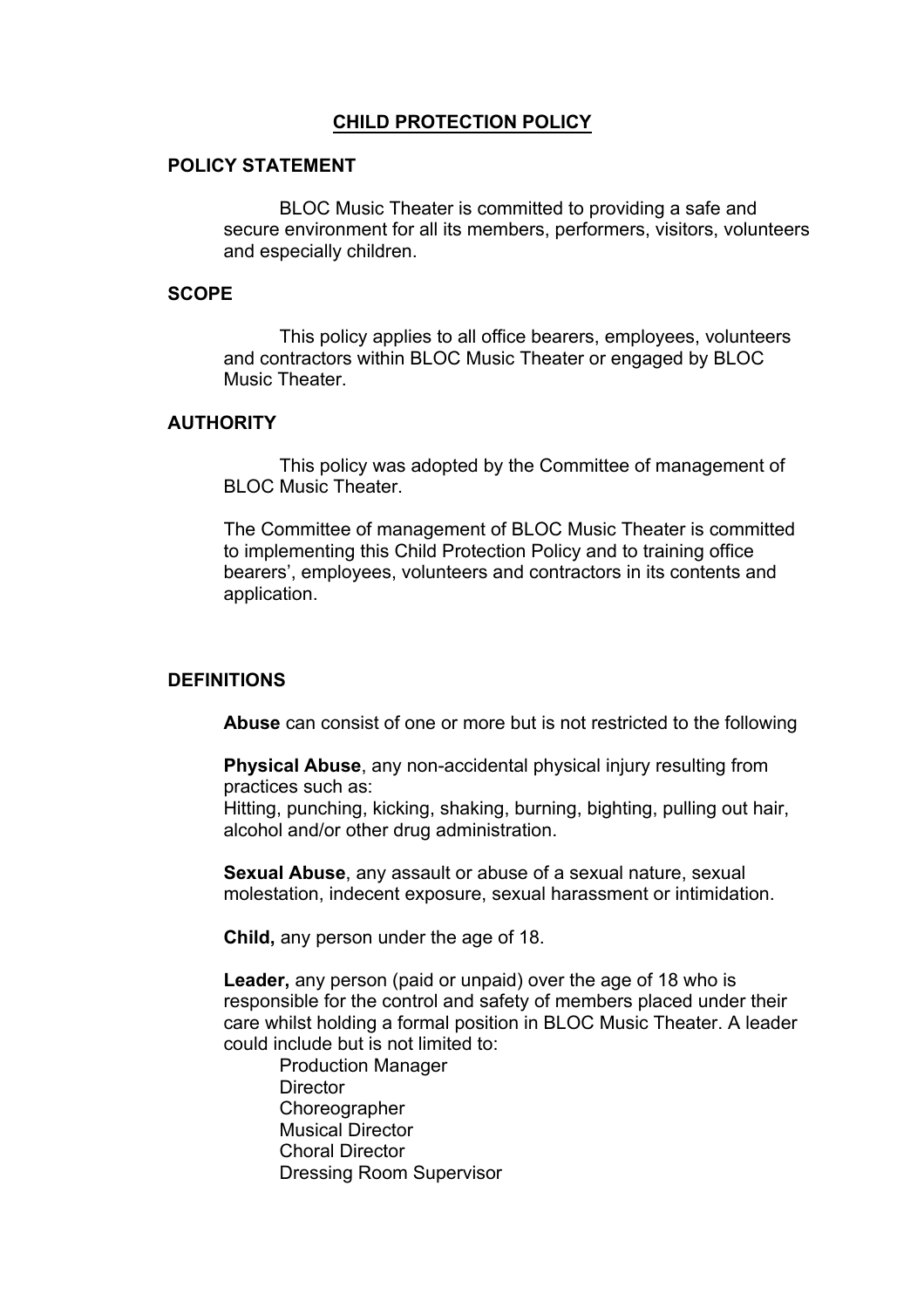Company Pianist F O H Coordinator Stage Manager Make up crew members Costume Coordinator Costume Hire Manager Office bearers and members of the Committee of Management.

**Member,** any person including children, who attend or participate in BLOC Music Theater's activities or productions.

**Organisation, BLOC** Music Theater Incorporated Peel St Nth Ballarat

**Volunteer,** any unpaid person over the age of 16 who is involved with or participates in BLOC Music Theater's activities or productions.

### **POLICY REVIEW**

The **Child Protection Policy** will be reviewed at least annually by the Committee of Management.

### **OBLIGATIONS**

#### **Responsibility.**

The core expectation of BLOC Music Theater is to treat all people with fairness and dignity and to care for those who are less powerful and in need of nurture and protection. **Legal.** 

All relevant organisations within Australia are bound by Federal and State Legislation and principles established through common law. **BLOC** Music Theater Incorporated is committed to adhering to all relevant legislation.

#### **Ethical**

Some actions may not be regarded as Abuse, but are unacceptable behavior for **BLOC** Music Theater. These include:

Inappropriate conversation of a sexual nature.

Coarse Language, especially that of a sexual nature.

Suggestive gestures or remarks.

Jokes of a sexual nature.

Recording, filming or photographing with or without prior consent.

Inappropriate touching,

## **SELECTION & SCREEEENING**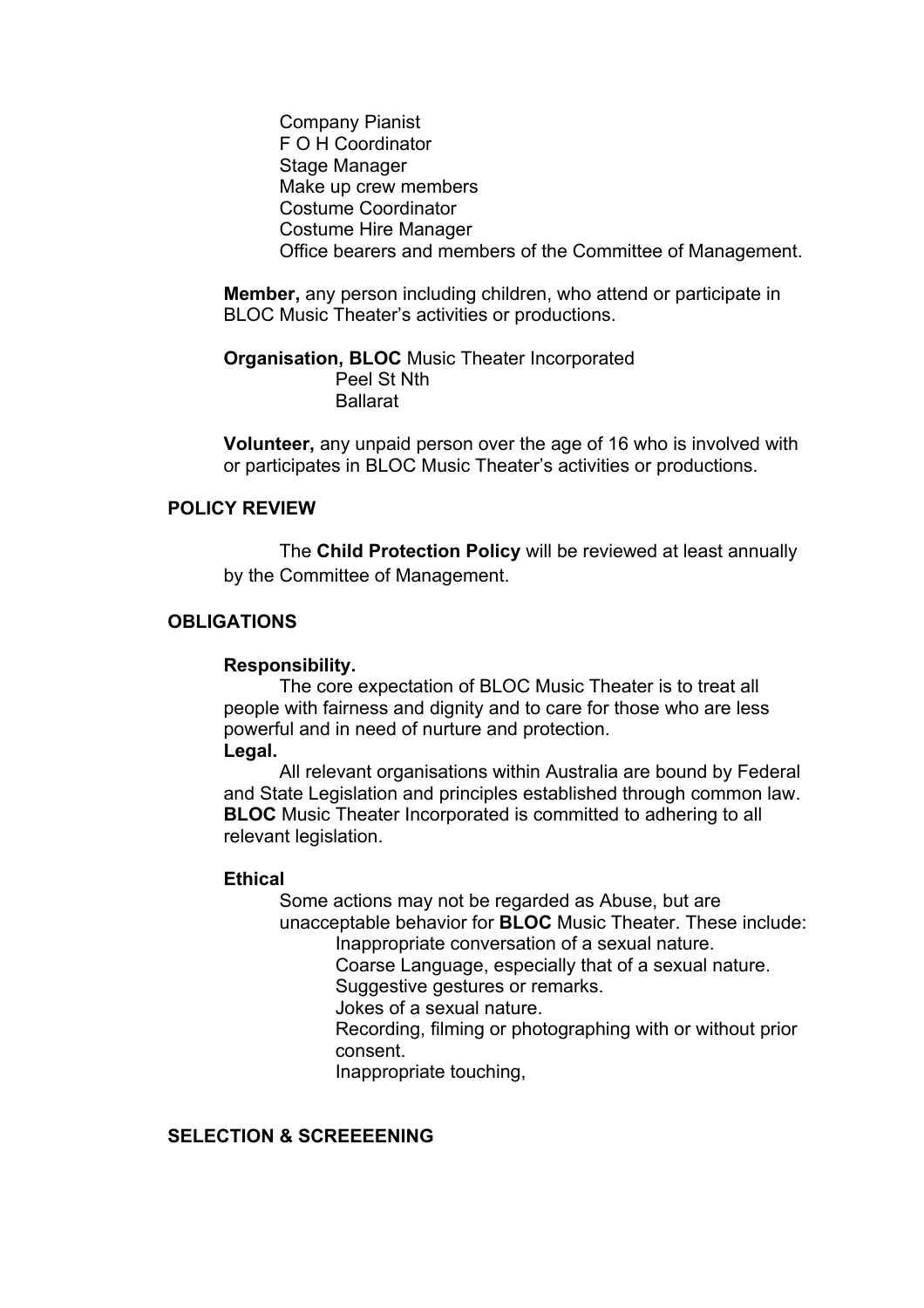Employees, office bearers, contractors and production staff involved in BLOC Music Theater's activities and productions are subject to the company's **Fit and Proper Policy.**

Where an applicant or proposed appointee is identified as having committed a violent or sexually related offence they will under no circumstance be considered for employment or engagement with BLOC Music Theater.

#### **TRAINING**

All new Employees, office bearers, contractors and production staff involved in BLOC Music Theater's activities and productions will be issue with a copy of this policy and receive formal training in ;

The content and application of BLOC Music Theater's child protection policy and

Reporting procedures and the associated legal requirements.

All new members of BLOC Music Theater will be made aware of (and given a copy of, if requested) this Child Protection Policy.

Refresher training based on current "best practice" and changes to legislation will be provided on an annual basis.

#### **SAFE ENVIROMENT**

Incidents of abuse are unlikely to take place in front of another person and the presence of a witness can assist in clarifying questionable allegations. For these reasons working in pairs is the preferred method.

All personal counselling is to be carried out within sight of another person.

The leader of an activity has the right to ask people who do not have a valid reason to be present at such activities to leave. Police may be contacted if such persons refuse to comply with any reasonable request to leave.

## **REPORTING PROCEDURES**

BLOC Music Theater actively encourages the reporting of all abuse including sexual abuse.

BLOC Music Theater is committed to building an environment where a victim or employee / volunteer feels able to report such abuse.

Employees and/or volunteers must report reasonable suspicions of abuse to the Committee of Management of BLOC Music Theater.

Reasonable suspicion means fair and practical reason to believe an incident of abuse has occurred based on either verbal communication, hearsay, rumor or observation of behavior.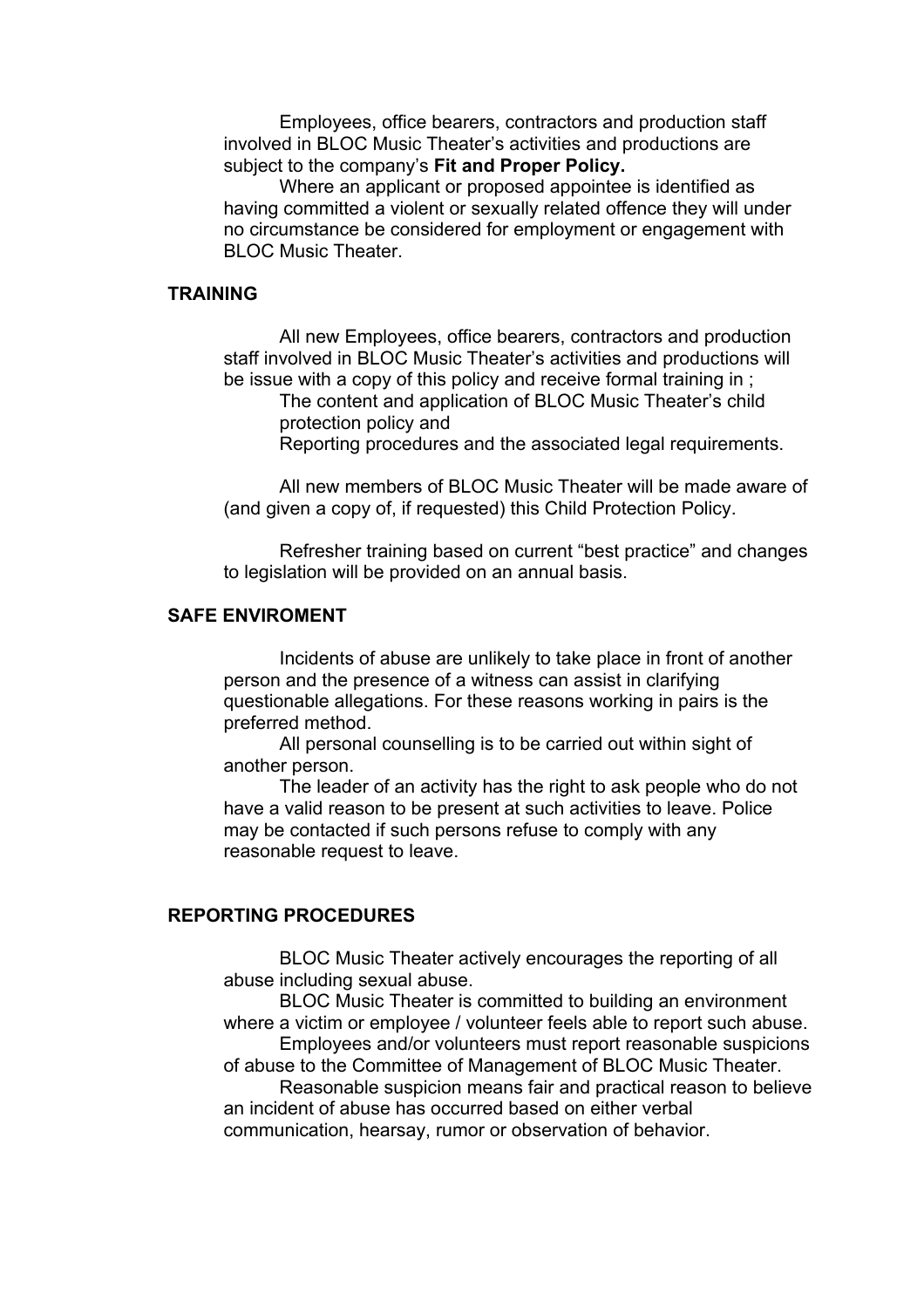An independent person will be appointed by BLOC Music Theater with the specific duty of dealing with any allegations of harm or abuse that may arise.

The details of those reporting abuse will be kept private and confidential.

A documented reporting process with escalating procedures has been established by BLOC Music Theater for handling allegations of abuse.

The escalating procedures will be as follows:

The automatic suspension from all activities and other duties within BLOC Music Theater of any person under investigation by BLOC Music Theater, or by the police for committing abuse.

The automatic termination of all activities and involvement with BLOC Music Theater if found guilty of committing abuse either by internal investigation or by a court. If there is reasonable suspicion that a member has been or is suffering abuse the police and the organisation's insurer will be

contacted immediately.

PHONE NUMBERS: **Police 000 Secretary BLOC Music Theater** 

The police will also be notified if a member also discloses an incident of abuse that has occurred somewhere other than BLOC Music Theatre's premises (eg an outing)

If a disclosure of abuse is made, the person who receives the disclosure will maintain appropriate pastoral care to the one making the disclosure. This will include:

Treating each allegation seriously and not attempting to deny the allegation or minimize its impact on the alleged victim. The matter should not be swept under the carpet.

Not pushing the member to disclose details of the alleged assault or attempting to investigate the allegation.

Assuring the member that they are understood; that their disclosure is being taken seriously; that what has happened is not their fault and that they are correct in disclosing the incident.

Reporting the abuse to the police and BLOC Music Theatre's insurer.

Not making contact with the alleged perpetrator. If the worker or volunteer is already providing counsel to the alleged perpetrator, it may be advisable for another person to assume this responsibility for the duration of any investigation.

If the alleged assault has taken place recently, clothing worn by the member should be, if reasonably practical, retained and handed to the police for forensic examination.

Maintaining confidentiality.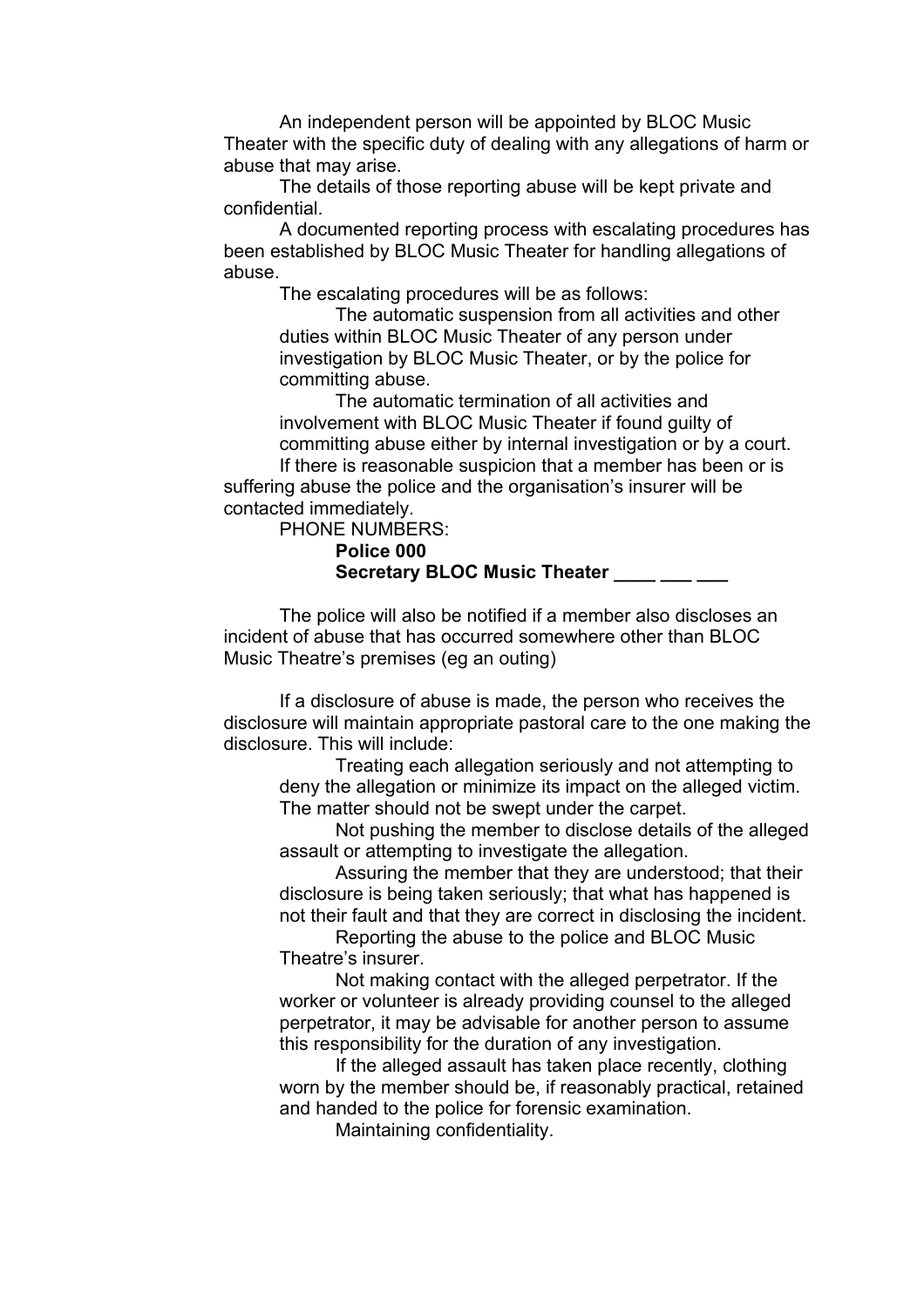Any disclosures by a member, reports of suspected abuse and all details of the subsequent investigation will be documented promptly and the documents will be held in a secure location where a breach of privacy cannot occure.

## **ALCOHOL & DRUGS**

Illegal or prohibited drugs are not to be consumed by Members, performers, production staff and volunteers while performing duties with BLOC Music Theatre. Alcohol may be consumed to the extent it does not affect the comfort, safety or performance of any Member, performer, production staff or volunteer nor harm the reputation of BLOC Music Theatre.

In the case of activities associated with a "Junior Production" no Alcohol is to be consumed by Members, performers, production staff and volunteers.

In the context of this provision, anyone exhibiting signs of being intoxicated or under the influence of alcohol, or an illegal or prohibited drug will be prevented from commencing, recommencing or continuing their activity.

## APPENDIX 1

#### Further Information to assist with Child Protection

This list below provides assistance contact details in your State.

Every attempt has been made to ensure this information is accurate, however a review should be undertaken regularly to ensure the information remains correct and current.

#### Child Protection Information

#### *Victoria*

#### **Working with children check**

Under the Working with Children Act 2005 only people who engage in paid or voluntary child-related work need a WWC Check.

#### **What is child related work?**

Child-related work is paid or unpaid work involving regular direct and unsupervised contact with a child when working with or caring for children in any of the occupational categories listed in the Act.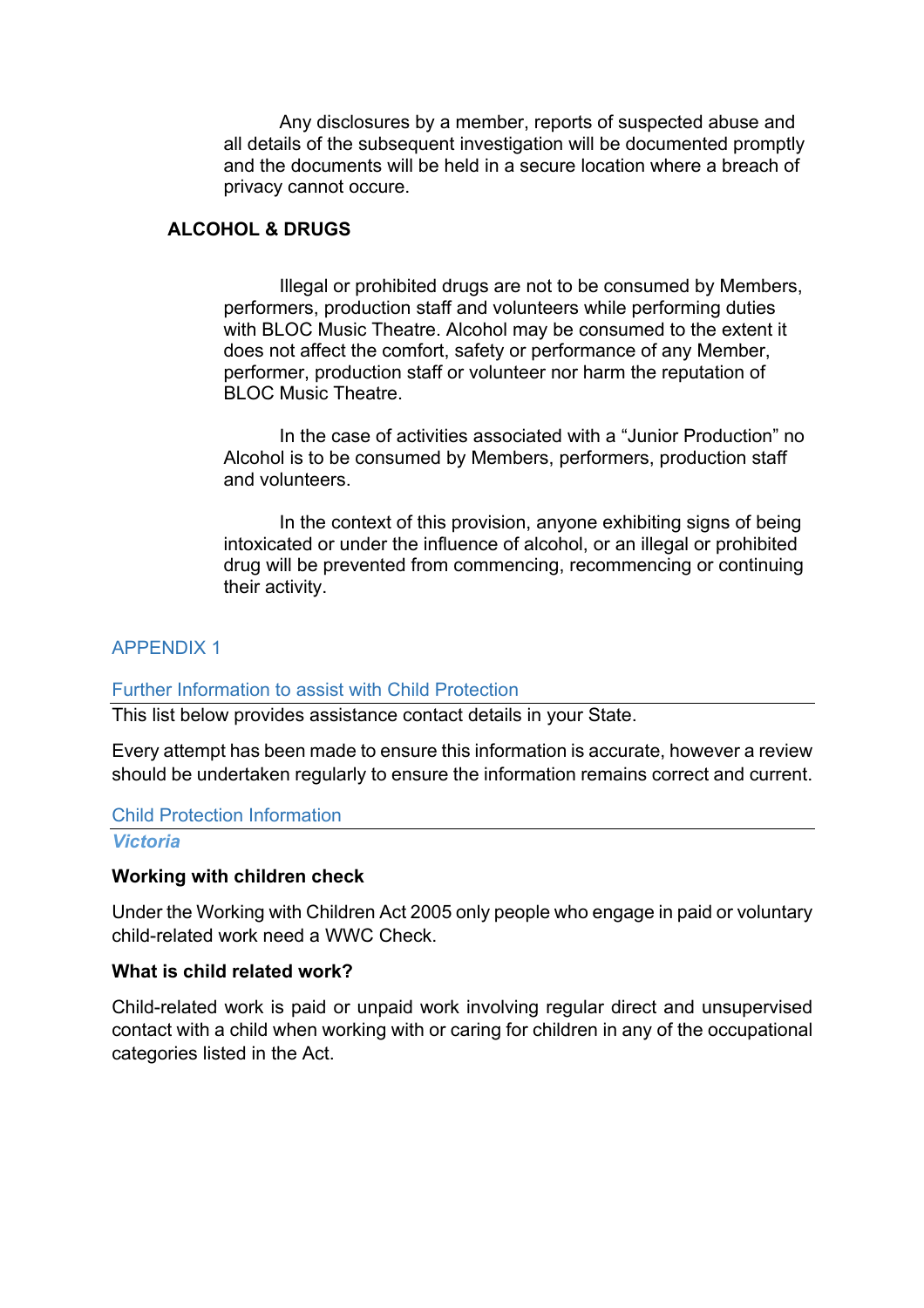## **You do not require a WWC Check if you:**

- are involved in a private or domestic arrangement that exists between family and friends and where no payment is involved.
- Participate in an activity with a child on the same basis as the child for example in the same team.
- Supervise a student in practical training organised by their educational institution.

## **You need to apply for and pass the WWC Check if you meet all 1-4 criteria:**

- 1. You are engage in child-related work as:
	- An employee or
	- A self-employed person or an independent contractor or
	- A volunteer or
	- A supervisor of child employees or
	- Part of practical training through an educational or vocational course or
	- Unpaid community work under a court order or
	- A minister of religion or performing duties of a religious vocation or
	- An officer of a body corporate or
	- A member of a committee of management of an unincorporated body Or
	- A member of a partnership
- 2. Your contact with a child is with any of the occupational categories listed in the Act. Occupational categories are not titles of people's jobs but broad descriptions of services or places where people work with or care for children.
- 3. You work involves direct contact with a child, who is under 18 years of age.
	- (a) Regular contact is contact that is not incidental to but normally part of providing a service or activity of children.
	- (b) Direct contact with a child involves physical contact, talking face to face or within eyeshot when providing a service or activity for children.
- 4. Your work is not directly supervised. Direct supervision is:
	- Immediate and personal supervision;
	- Undertaken by a person whose role is to supervise your work;
	- Does not require constant physical presence, for example a supervisor may leave the room for a short while to take a phone call.

## **Who is exempt from the WWC Check?**

There are several situations listed in the Working with Children Act 2005 (the Act) where people engaged in child-related work are exempt and do not need a Working with Children (WWC) Check.

The exemptions in the Act are described below.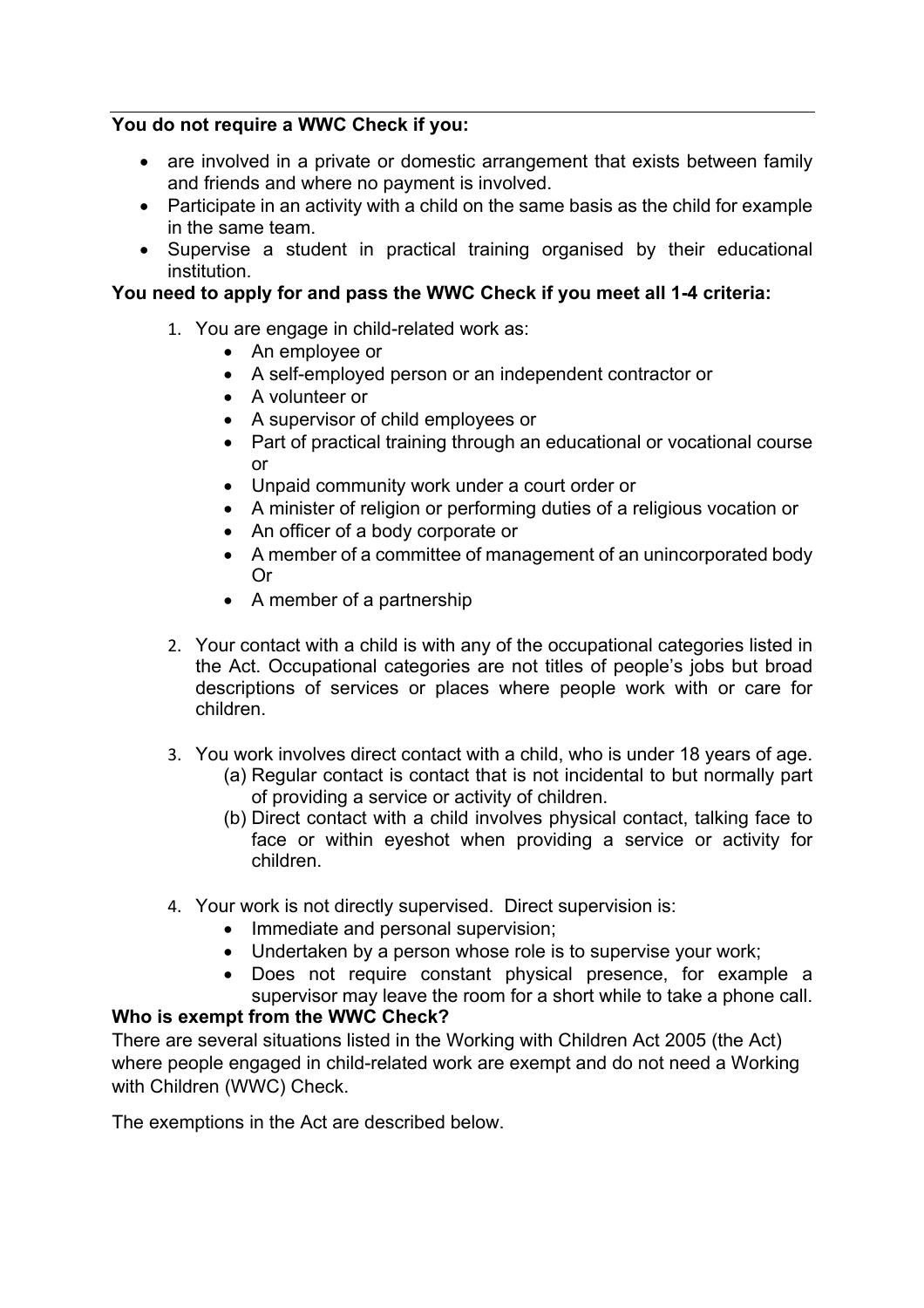# **Children**

If you are under 18 years of age, you are exempt from the WWC Check. This exemption does not apply under the Child Employment Act 2003 to people who are under 18 years of age supervising children in employment.

## **Some student volunteers**

If you are a student who is 18 or 19 years of age, you are exempt from the WWC Check for volunteer work organised by or held at the educational institution you attend.

## **Parents volunteering in an activity with their child**

If you are a parent volunteering in an activity in which your child participates or normally participates, you are exempt from needing a WWC Check.

## **Family members and people who are closely related to the child**

If you are closely related to each child in your child-related work you are exempt fro the WWC Check. "Closely related" to a child means you are the:

- Parent
- Spouse or domestic partner
- Step-parent
- Mother-in-law or father-in-law
- Grandparent
- Uncle or aunt
- Brother or sister, including half siblings, step siblings, brother-in-law or sisterin-law

## **Teachers**

If you are a teacher who is currently registered with the Victorian Institute of Teaching (VIT), you are exempt from the WWC Check. However, if your VIT registration is suspended or cancelled, you are no longer exempt. You must apply for the Check and within 7 days of your registration being suspended or cancelled notify in writing every organisation that engages you in child-related work that you are no longer exempt.

# **Police Officer**

If you are a sworn Victoria Police officer or a sworn Australian Federal Police officer, you are exempt from the WWC Check.

However, if you are suspended or dismissed, you are no longer exempt. You must apply for the Check and within 7 days of being suspended or dismissed notify every organisation who engages you in child-related work that you are no longer exempt.

## **Visiting Worker**